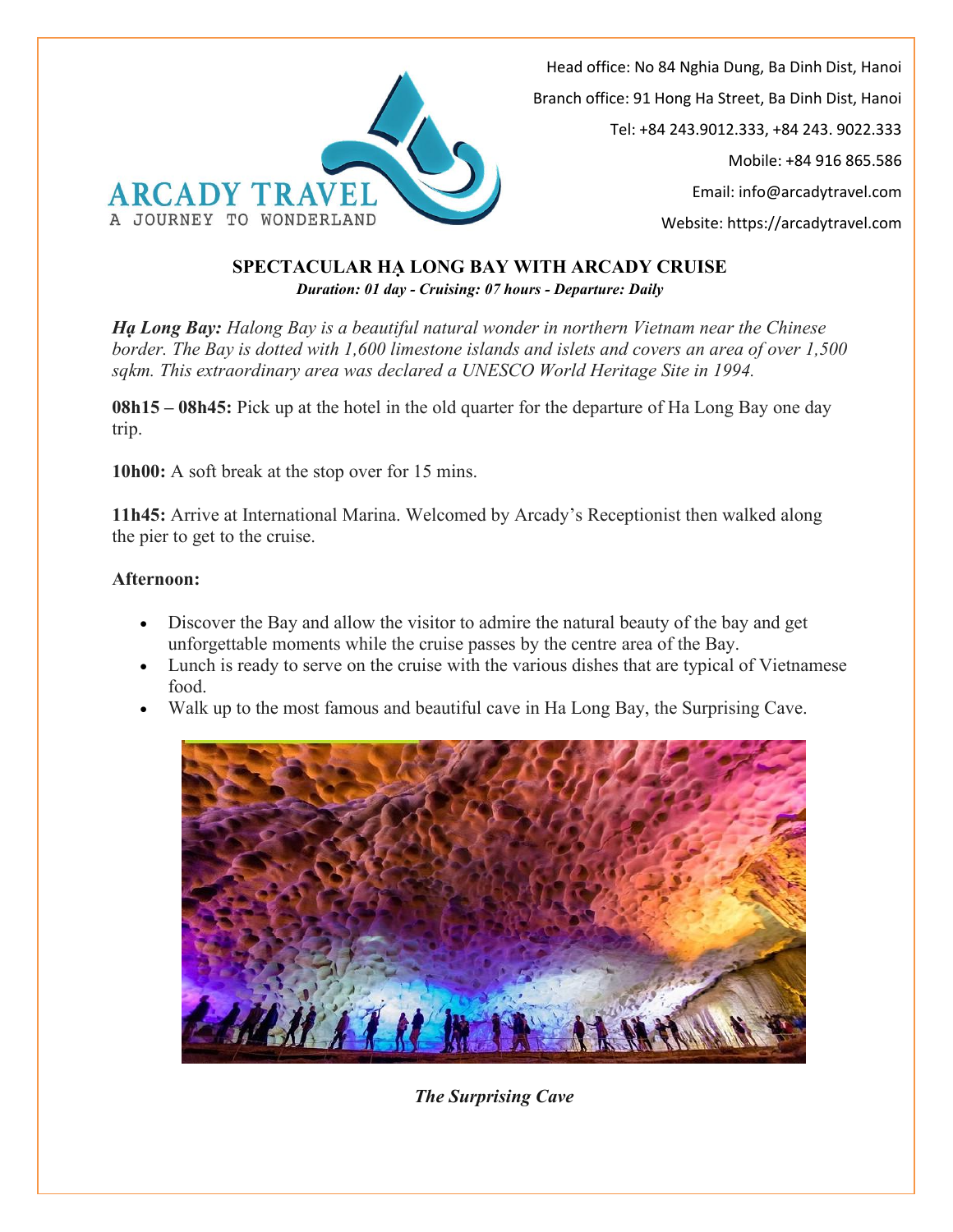

• Kayaking at leisure or enjoying the beautiful scenery at Hang Luon (Creepy Cave) with the rowboat, which is rowed by the local people in Ha Long Bay.



*Hang Luon (Creepy Cave)*

 Take a visit to Titop Island, this is the best time for the tourists to enjoy the swimming, and immerse in the emerald green water of Ha Long Bay. Spending time (one-hour) joining in exciting hiking activities to the top of the mountain to admire the charming Ha Long's panorama scenery. (Shoes or Sandal is highly recommended)



*Titop Island*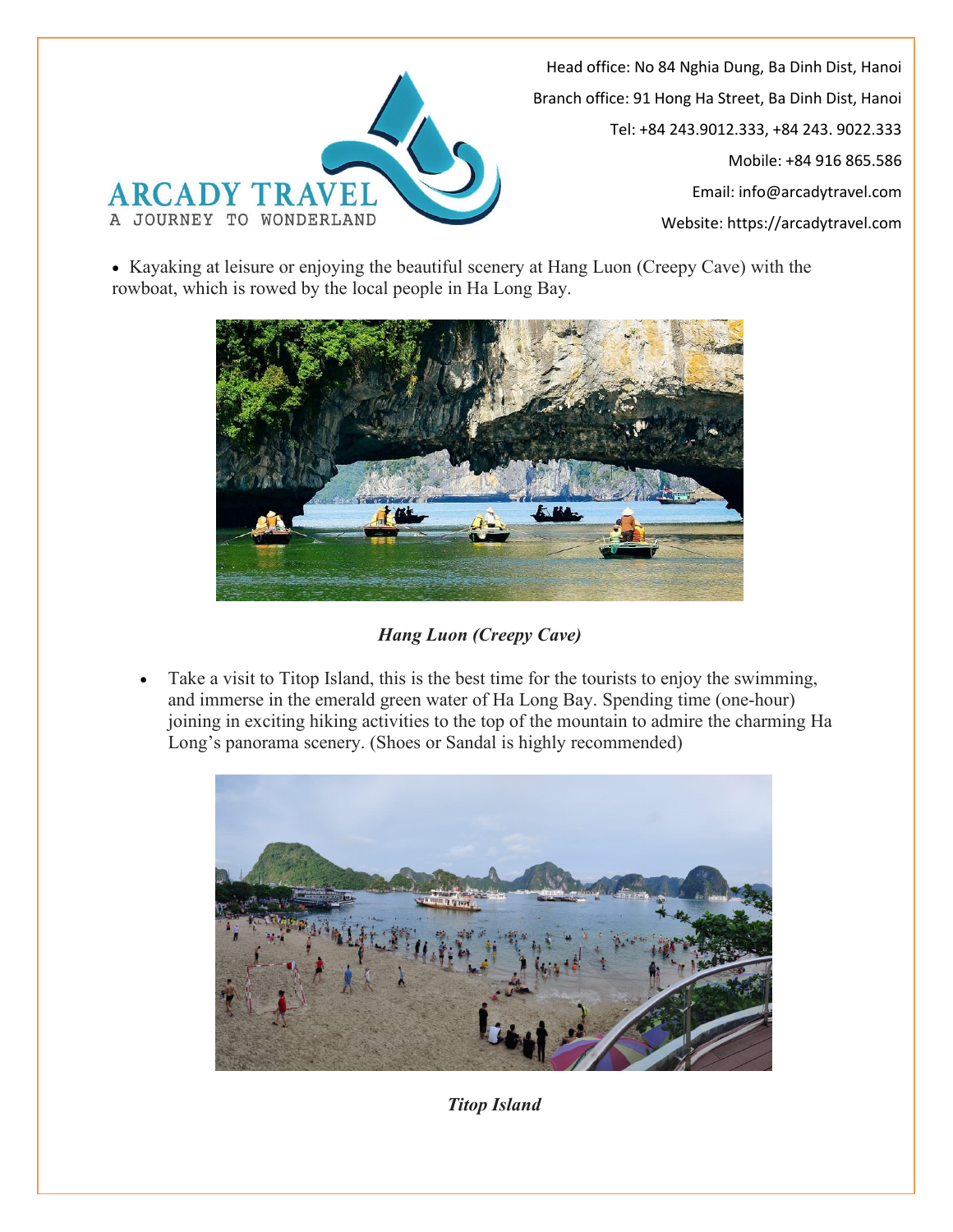

 Return to Arcady Cruise. Enjoy the tea time in the Sunset on Ha Long Bay. It is an ideal time for photography enthusiasts to capture the stunning moment of sunset at Ha Long Bay.

**18h00:** Disembark at the pier and move back to Hanoi.

**20h30:** Drop off at the hotel's doorstep, tour ends.

#### *Inclusive services::*

- Transportation
- Complimentary water on the bus
- Cold towels on boat and cave
- Professional, enthusiastic tour guide
- Lunch
- Entrance fees
- Kayak or row boat
- Free karaoke service on the boat
- Fruits, biscuit, and tea at the tea time
- Towels for swimming
- Free Shower service on the boat
- Insurance Fees on the Bay

#### *Exclusive Services:*

- Personal expenses (what not mentioned above)
- Tip for the crew and tour guide
- Drinks on the cruise

## *Children policy:*

- Free of charge for the children under 02 years old. Expenses are generated pay by parents.
- Additionally levied 200.000 VND/ for the kid  $03 04$  years old
- Children from 05 to 09 years old are charged 75%
- Two adults can bring 2 children. The 2nd child will be charged 75% for an adult ticket...
- Children 75% have one private seat and water as adults.